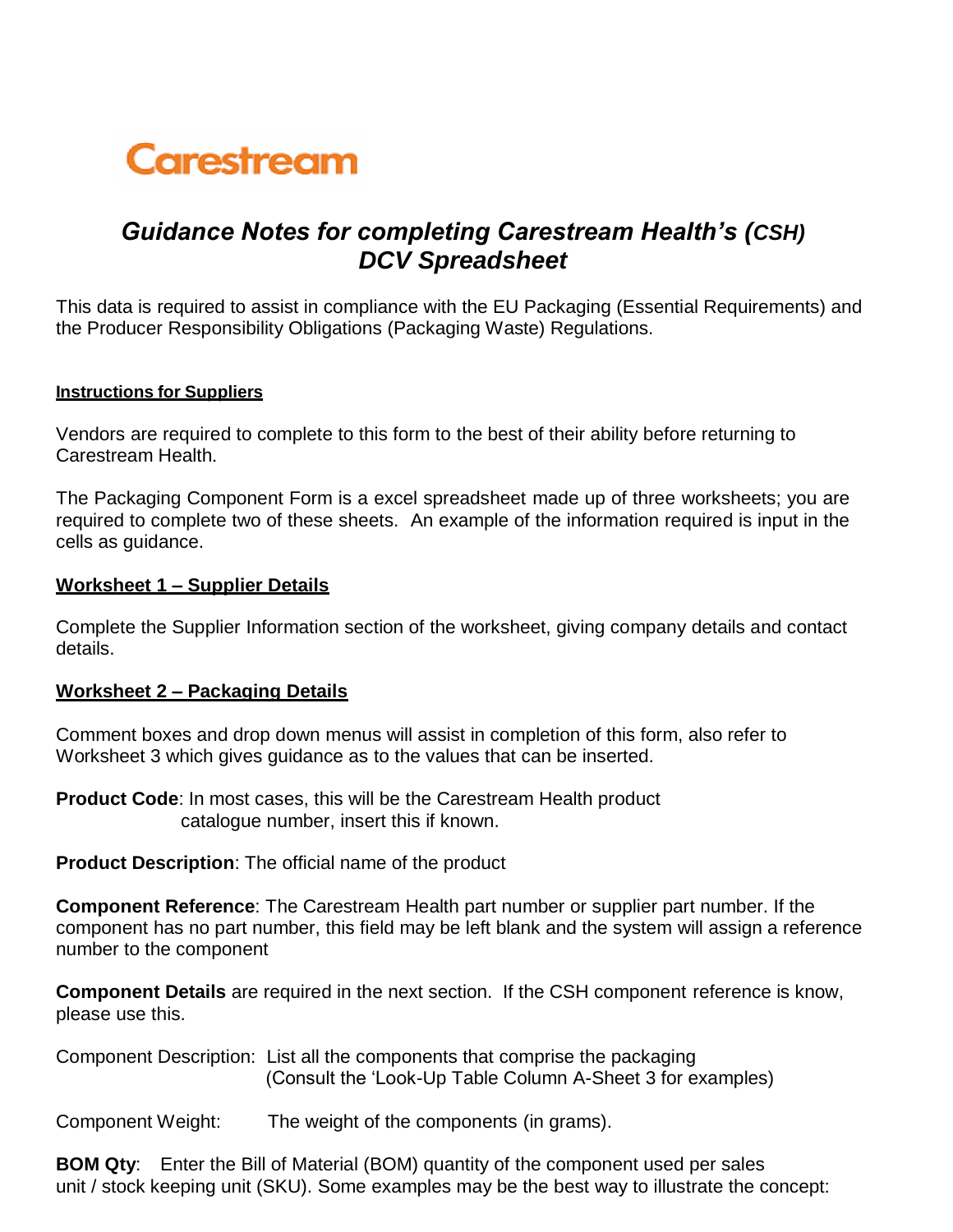The product is bottled soda water. There are 6 bottles in a paper carton, which is the sales unit (a consumer must buy 6 bottles and may not buy an individual bottle). In addition, the bottles are shipped to the store in cases of 24 bottles (4 sales units). Two 60 cm long pieces of tape are used to seal the case.

| Component            | <b>BOM Qty</b>                          |
|----------------------|-----------------------------------------|
| <b>Bottle</b>        | 6                                       |
| <b>Bottle Cap</b>    | 6                                       |
| <b>Bottle Label</b>  | 6                                       |
| Paper Carton         |                                         |
| <b>Shipping Case</b> | $0.25$ (1 case $\div$ 4 sales units)    |
| Tape                 | $0.3$ (1.2 meters $\div$ 4 sales units) |

The product is a package of eggs. There are 20 packages of eggs in a shipping case. There are two layers of 10 packages, and there is a protective pad on the bottom of the case, a second protective pad between the layers and a third protective pad on the top. The shipping case also contains a corrugated insert at each end to protect the eggs during shipping.

| <b>Component</b>      | <b>BOM Qty</b>                        |
|-----------------------|---------------------------------------|
| Egg Package           |                                       |
| <b>Shipping Case</b>  | $0.05$ (1 case $\div$ 20 sales units) |
| <b>Protective Pad</b> | $0.15$ (3 pads $\div$ 20 sales units) |
| Corrugated Insert     | 0.1 (2 inserts $\div$ 20 sales units) |

**Component Type**: Select the best choice from the drop down menu.

Pack Level: Select between Sales Packaging, Secondary Packaging or Transport Packaging.

Sales Packaging: The wrapping or containers handled by the consumer or end user. Protects and advertises the product (e.g. a foil wrapper around a chocolate bar)

Secondary Packaging: Larger cases or boxes that are used to group quantities of primary packaged goods for distribution and for display in shops. (e.g. the cardboard box around a large number of foil wrapped chocolate bars)

Transport Packaging: The containers that are used to gather the groups into larger loads for transport, which facilitates loading and unloading of goods. (e.g. wooden pallets and plastic wrapping)

**1 st/ 2nd / 3 rd Materials**: Most packaging components will be made from a single material and only requires data in the 1<sup>st</sup> material section. Selected items may be made from multiple materials, such as a film lamination of paper/aluminium/plastic. The components of these materials should be listed in order of highest content by weight.

**Material Type**: Select the basic material type from the pull-down list.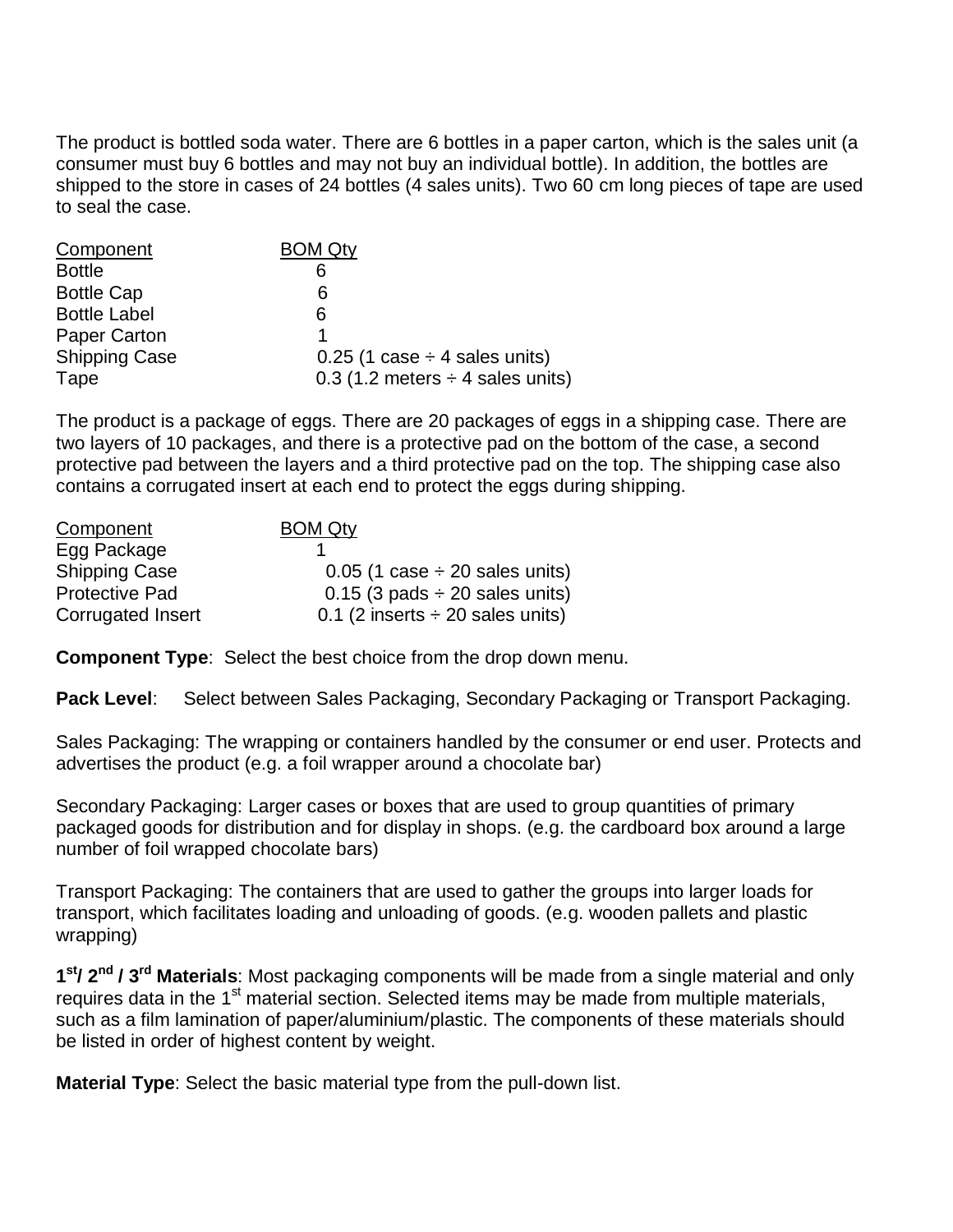**Material Sub Type**: After selecting the Material Type, select the corresponding Material Sub Type from the pull-down list. If you make a change to the Material Type, you will need to remember to change the Material Sub Type as well; it does not update automatically.

**Percentage**: The total for  $1<sup>st</sup> + 2<sup>nd</sup> + 3<sup>rd</sup>$  Materials must equal 100% reading across the row.

**Recycled Material**: Use this section to report the amount of recycled material used in the manufacture of the component.

**Pre-Consumer Material**: Materials and by-products from manufacturing processes that would be destined for disposal had they not been diverted from the waste stream for reuse or recycling. However, pre-consumer material does not include materials and by-products generated by and commonly reused in an original manufacturing process.

**Post-Consumer Material**: Materials generated by consumer, business or institutional sources that have served their intended use or completed their lifecycle and would be destined for disposal had they not been diverted from the waste stream for reuse or recycling

**Total**: Enter the weight in grams of recycled material used.

| <b>Post Consumer Waste:</b> Enter the weight in grams of recycled material that is post |  |  |
|-----------------------------------------------------------------------------------------|--|--|
| consumer waste.                                                                         |  |  |

- **% Pre-Consumer**: Enter the percentage of the material that is recycled pre-consumer waste.
- **% Post-Consumer**: Enter the percentage of the material that is recycled post-consumer waste.

Plastic Form: For all parts with plastic as the primary material, you must identify the form: Film (e.g. bag or bubblewrap) Flexible - volume maintained (e.g. shampoo bottle) Flexible - volume not maintained (e.g. toothpaste tube) Rigid (e.g. CD case)

#### **Essential Requirements**

Heavy Metal Limits – Does the packaging contain less than legal maximum permitted weight of heavy metals (these are currently cadmium, mercury, lead, hexavalent chromium, but it's the suppliers responsibility to comply to latest list and limits)? CEN Standard CEN/CR 13965-1

Dangerous - Any noxious substances as listed EU Directive 67/548/EEC CEN Standard Substances CEN/CR 13695-2